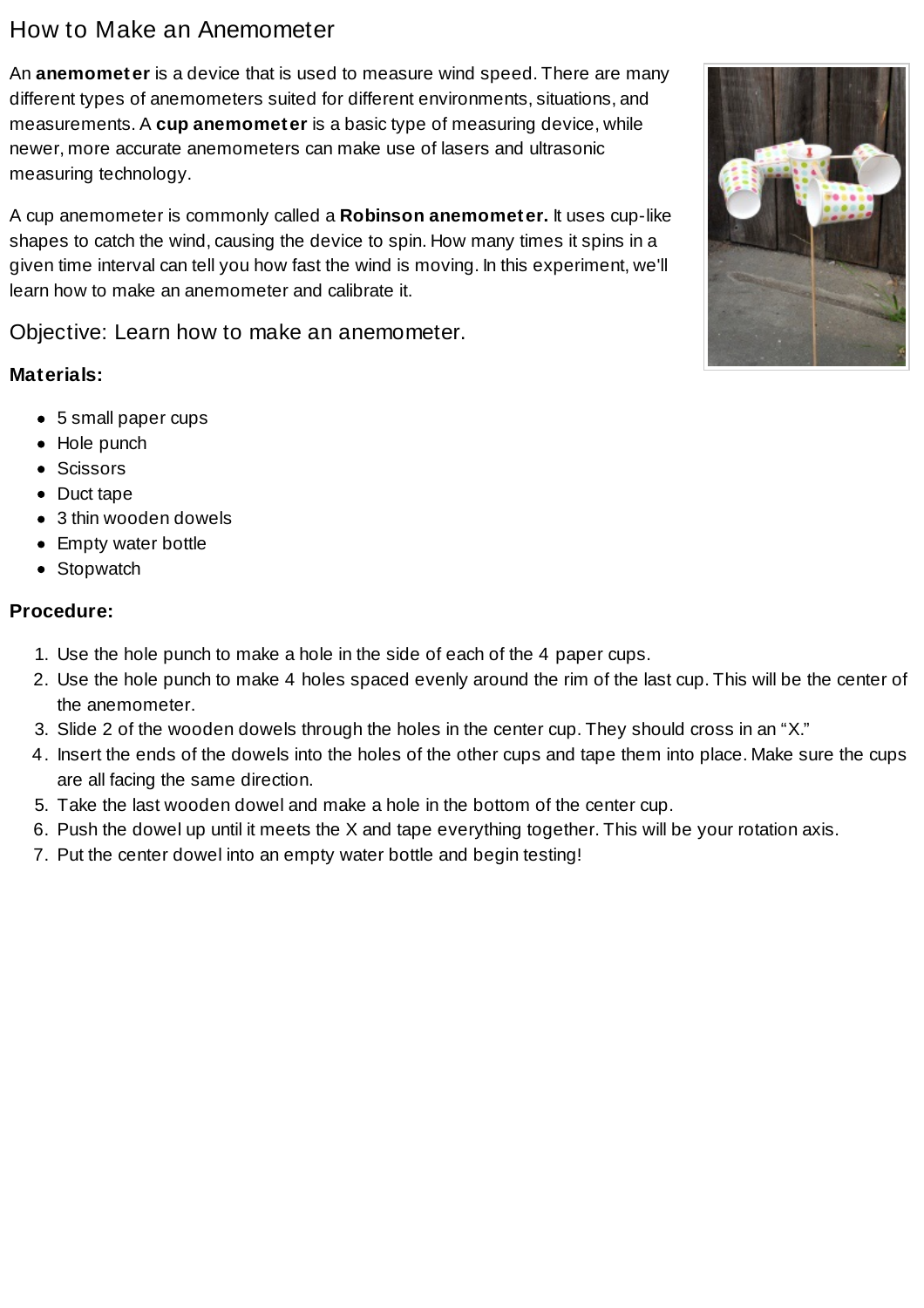

#### **To calibrate your anemometer:**

- 1. On a windless day, have an adult drive you down the street at 10 miles per hour.
- 2. Hold the anemometer out the window and count the number of rotations in 30 seconds.
- 3. However many times your anemometer spins in 30 seconds will correspond roughly to wind blowing at 10 miles per hour.